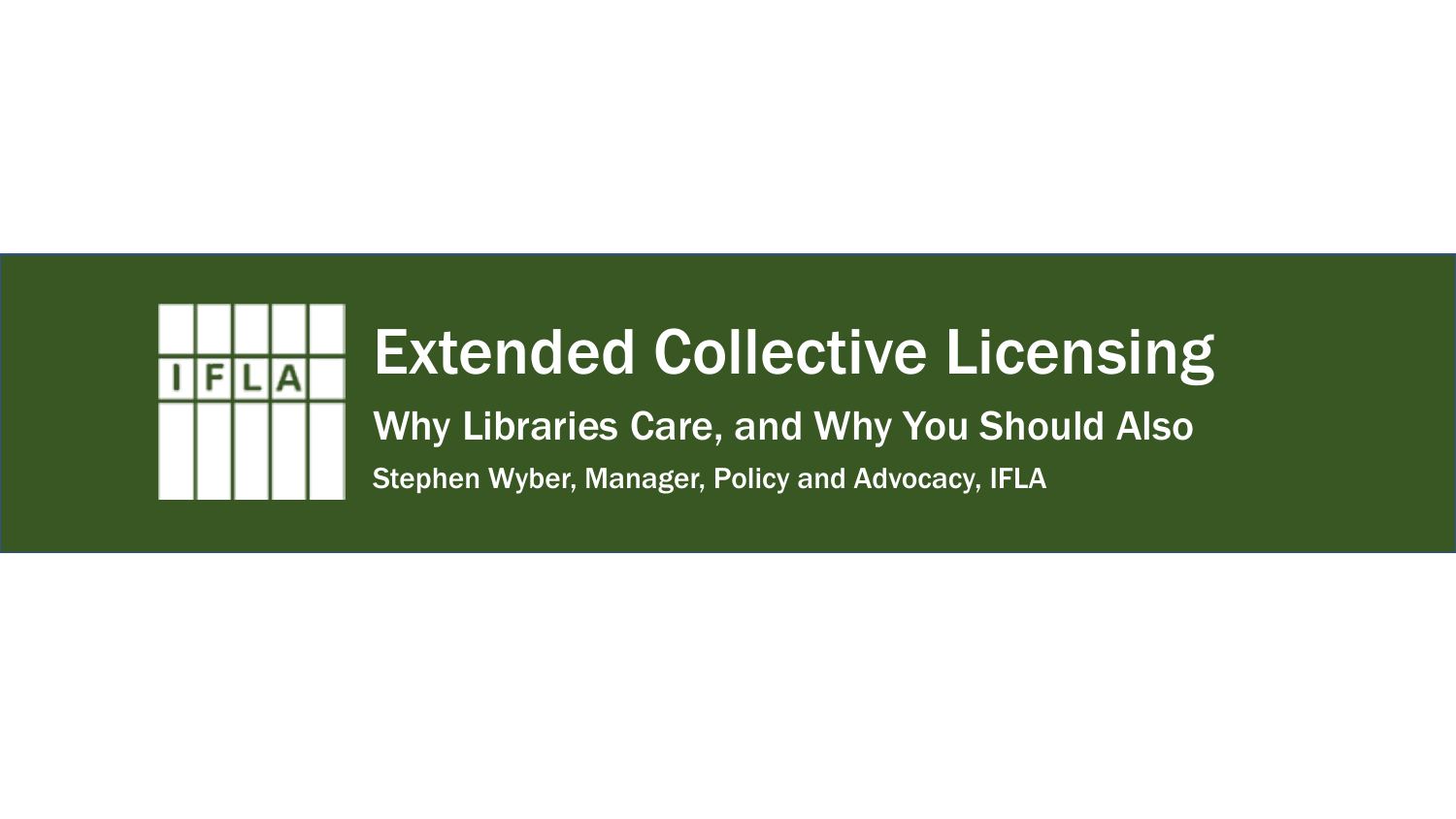### **Articles 11 and 13**

## Pretty Well **EVERYONG**

### Articles  $7 - 9$

**Credit to Paul Keller for the idea**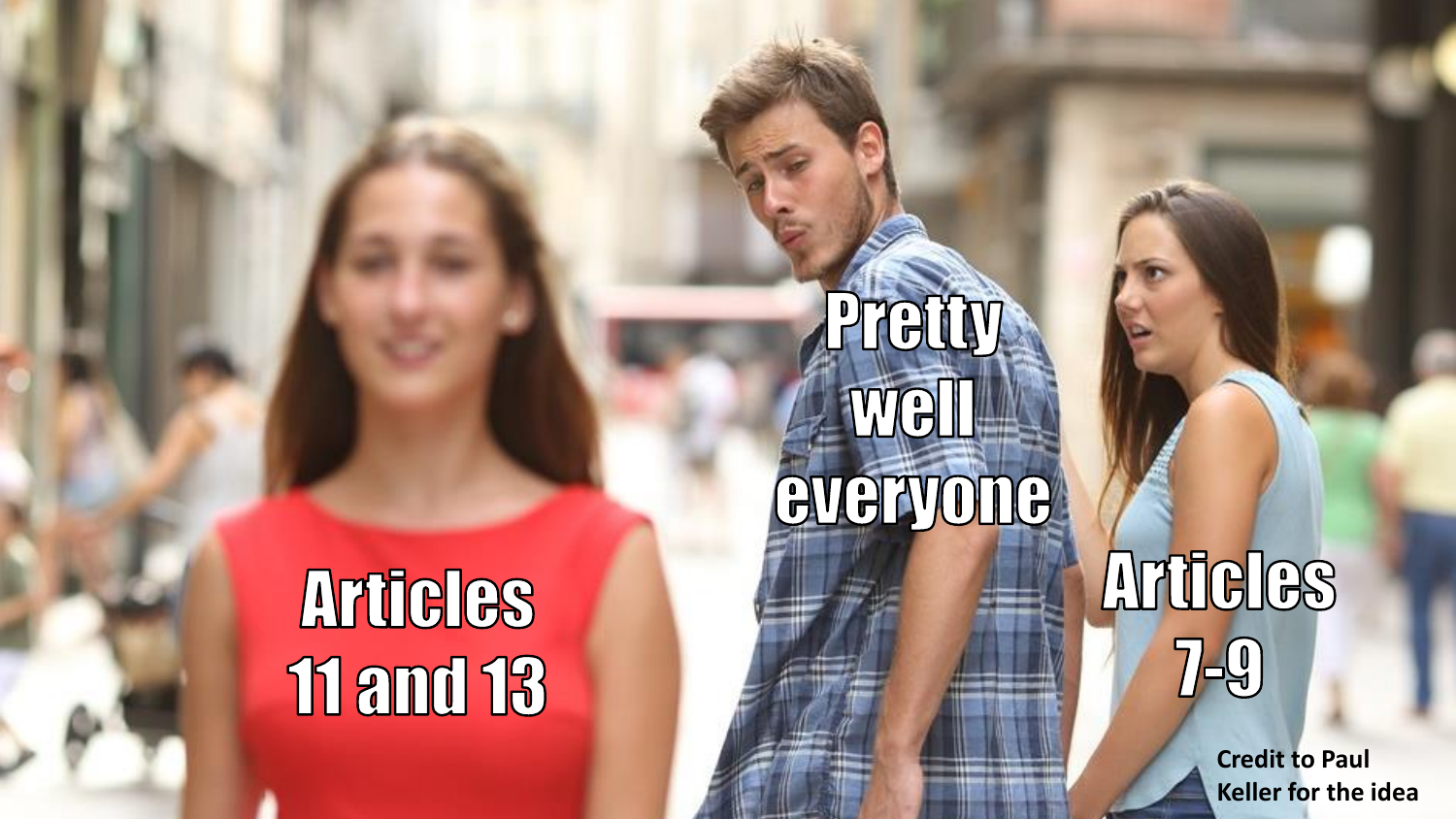

Average Commercial Life Expectancy:

Music: 2 - 5 Years

Artistic Works: 2 Years

Film: 3.3 - 6 Years

Literary Works: 1.4 - 5 Years

[Australian Productivity Commission,](https://www.pc.gov.au/inquiries/completed/intellectual-property/report) 2016

 $X$ -axis = year  $Y$ -axis = thousands of works

#### Europeana.pro, via European Commission Impact Assessment

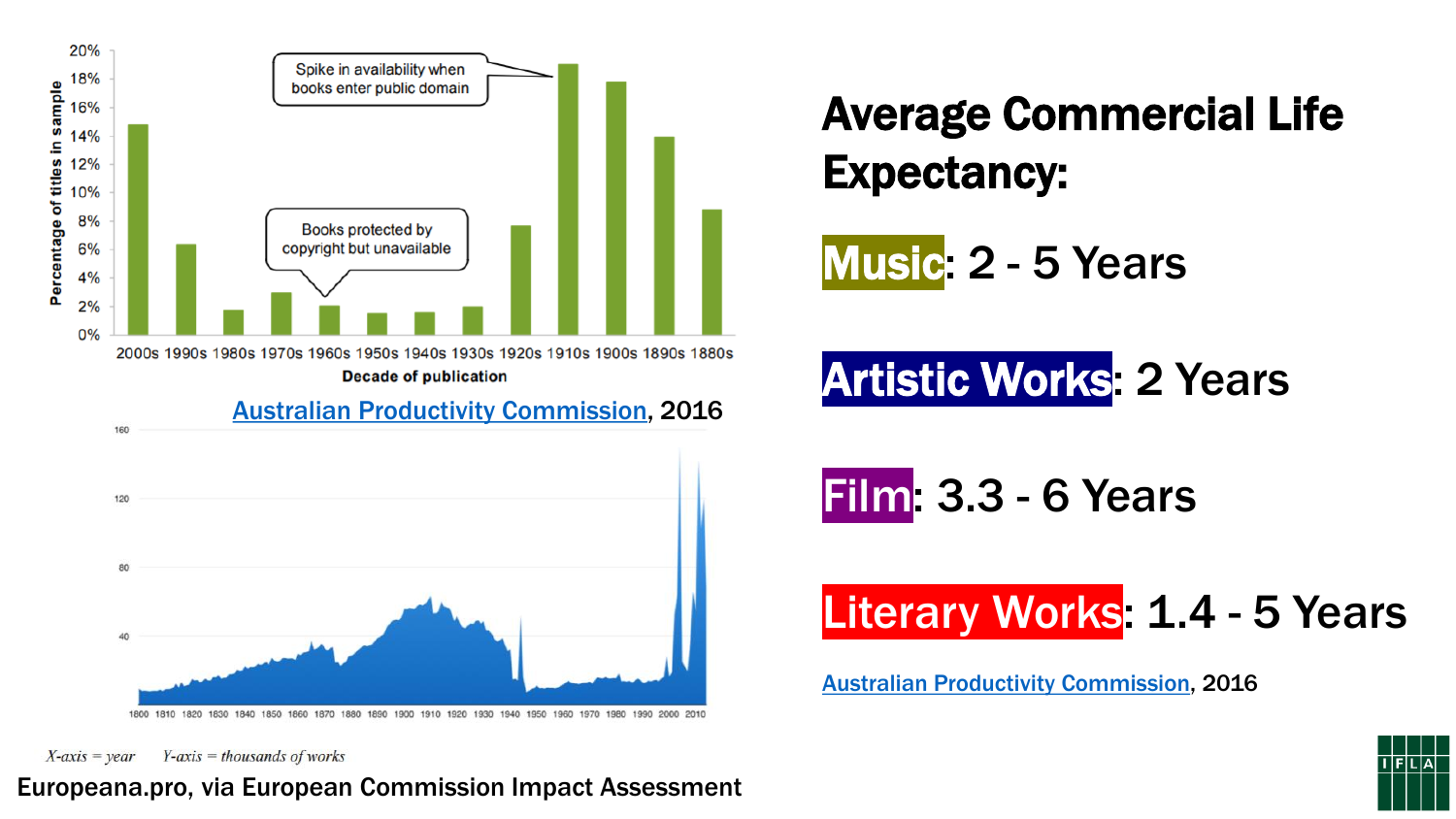#### **Much extended**

#### Totall collective **So licensing**

**Wow**

**Rightly answer?**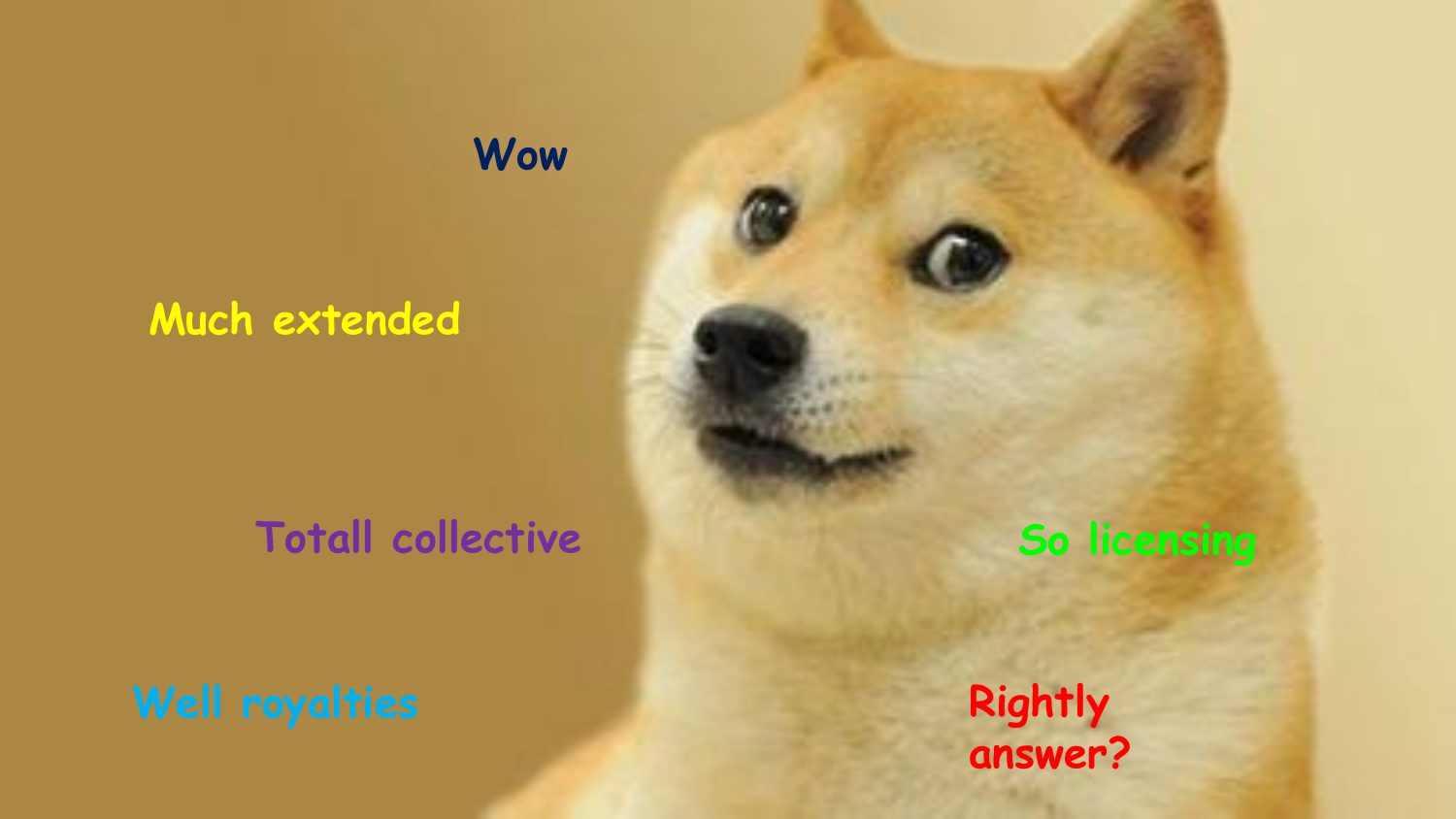# **ONGJIGGNGG**

Tortilethëmall

www.goodfreephotos.com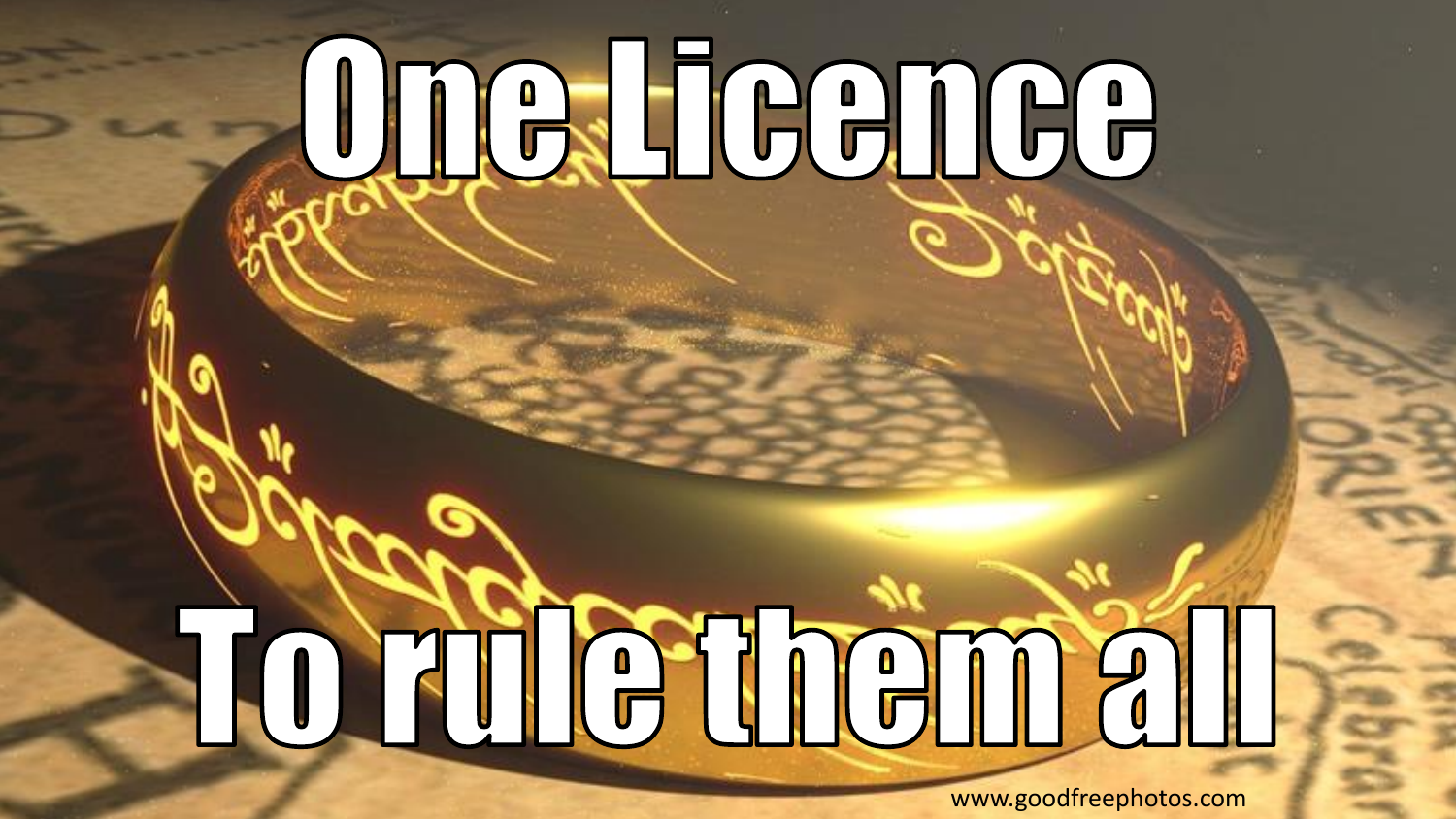#### Extended Collective Management requires…

- →Culture of effective collective management
- **→High levels of representativeness**
- → Respect for open licences, non-commercial works
- → Meaningful licences for cultural heritage institutions
- $\rightarrow$  Possibilities to opt out (for CHIs and creators)
- $\rightarrow$  and that collective management organisations exist!

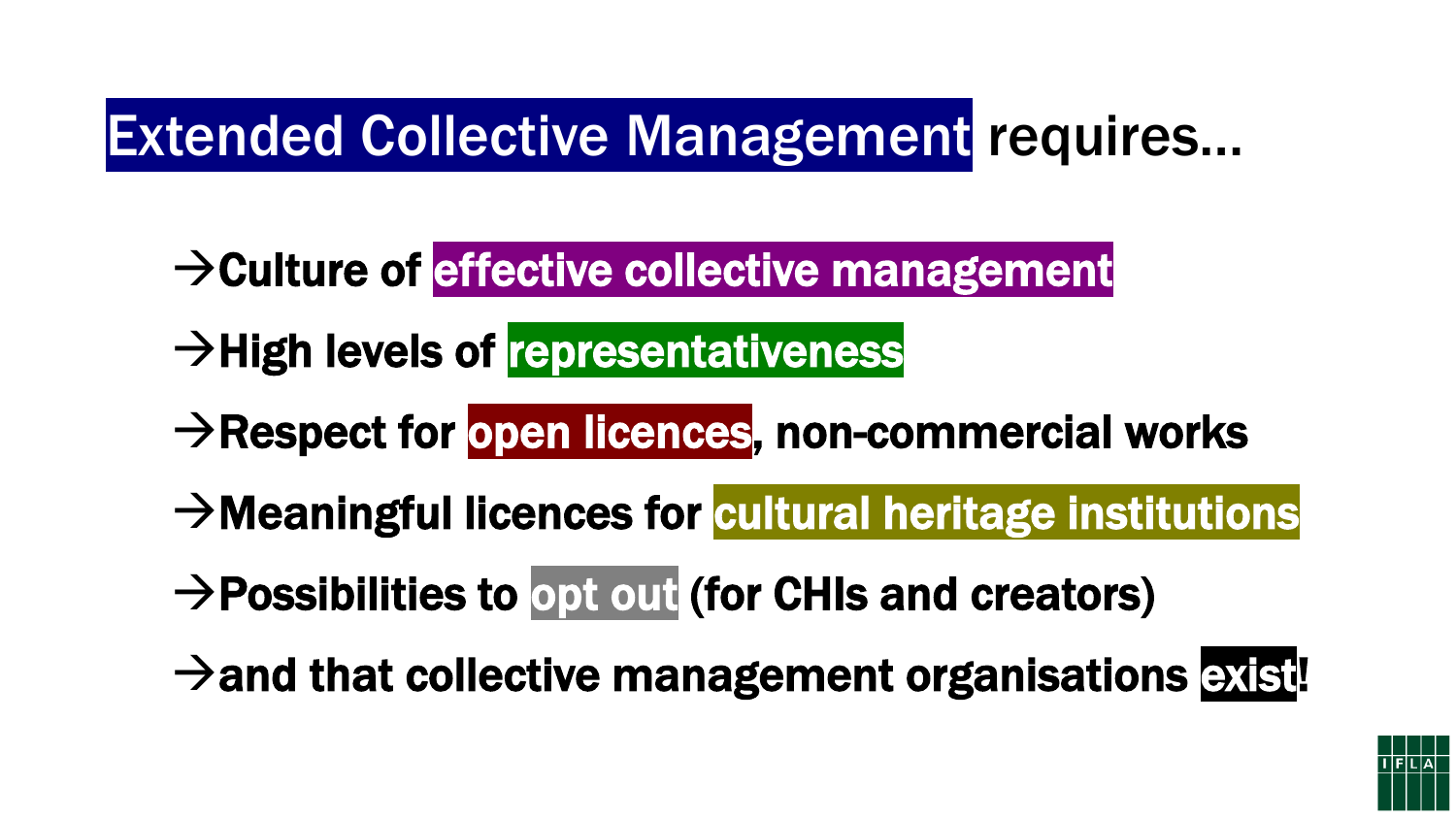1. Do collective management organisations exist in all countries and categories of works?

#### 2. Are they currently offering licences that respond to the needs of cultural heritage institutions?

*Methodology:*

*Inventory of Collective Management Organisations in Europe (with Europeana)*

*Survey of library contacts across Europe and beyond*

*Checking of data (ongoing)*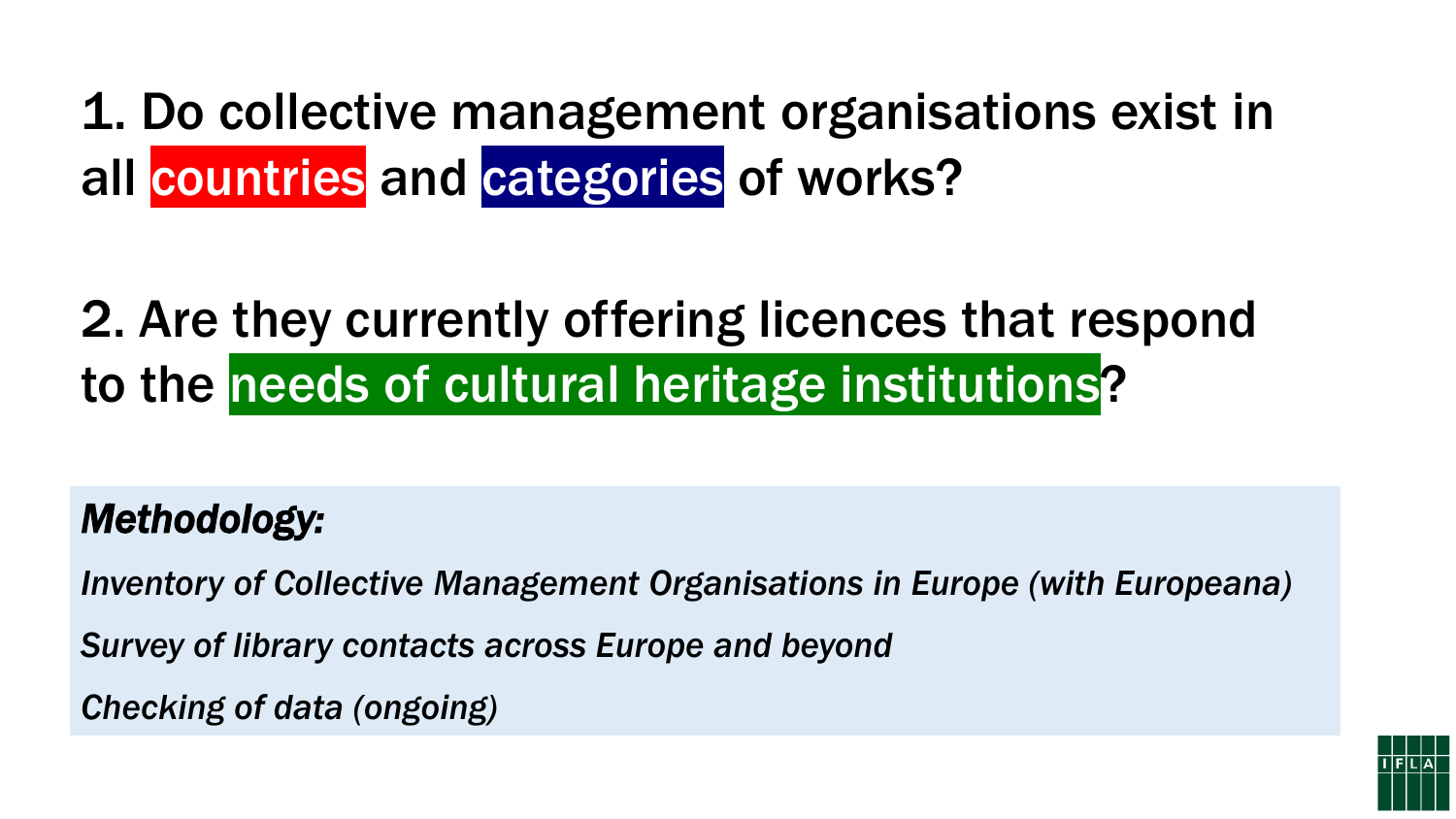#### Are licences on offer at all?



**Licences Offered Licences Not Offered**

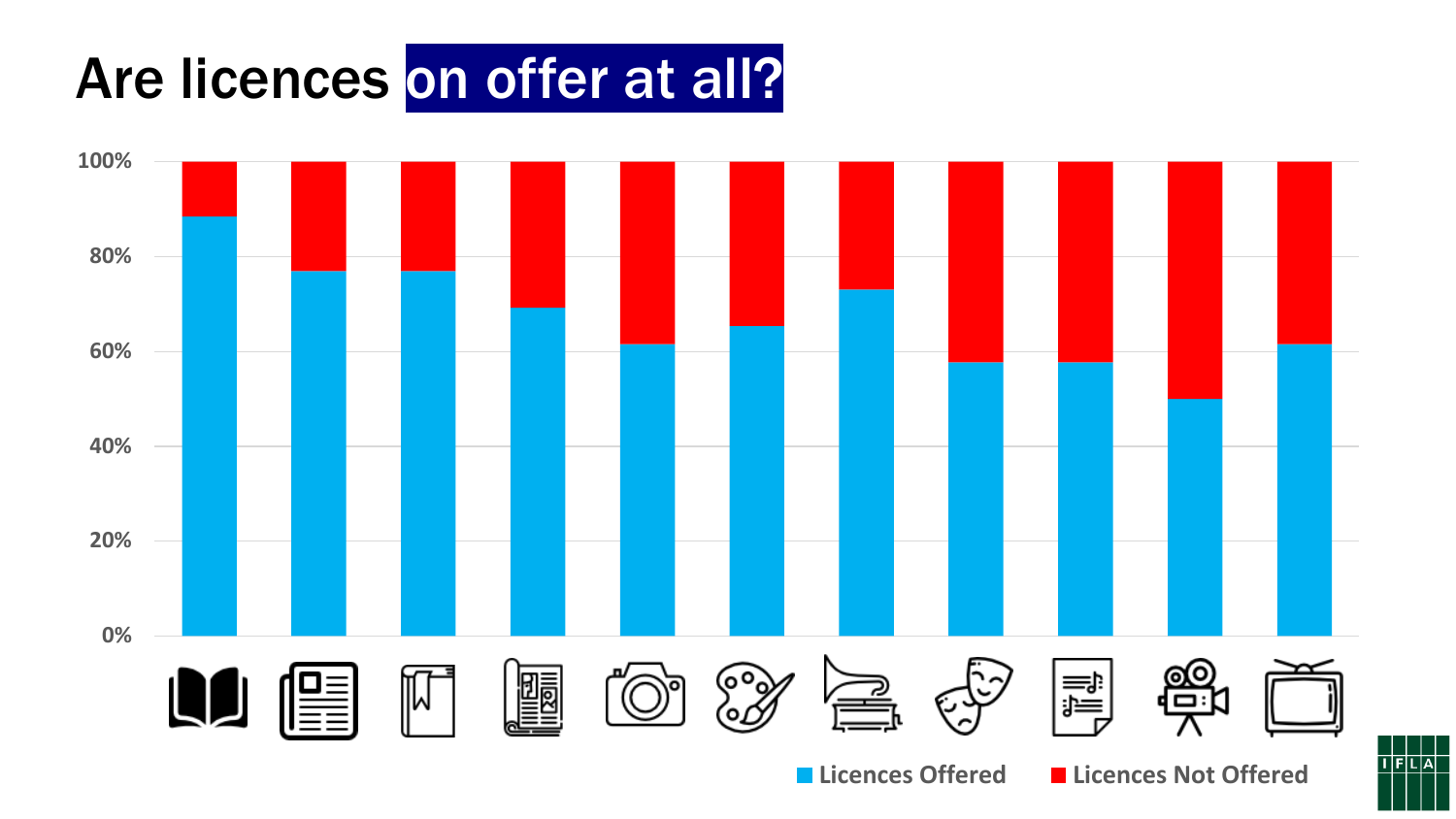#### Are there licences specifically for

#### cultural heritage institutions (CHIs)?



**TFLA**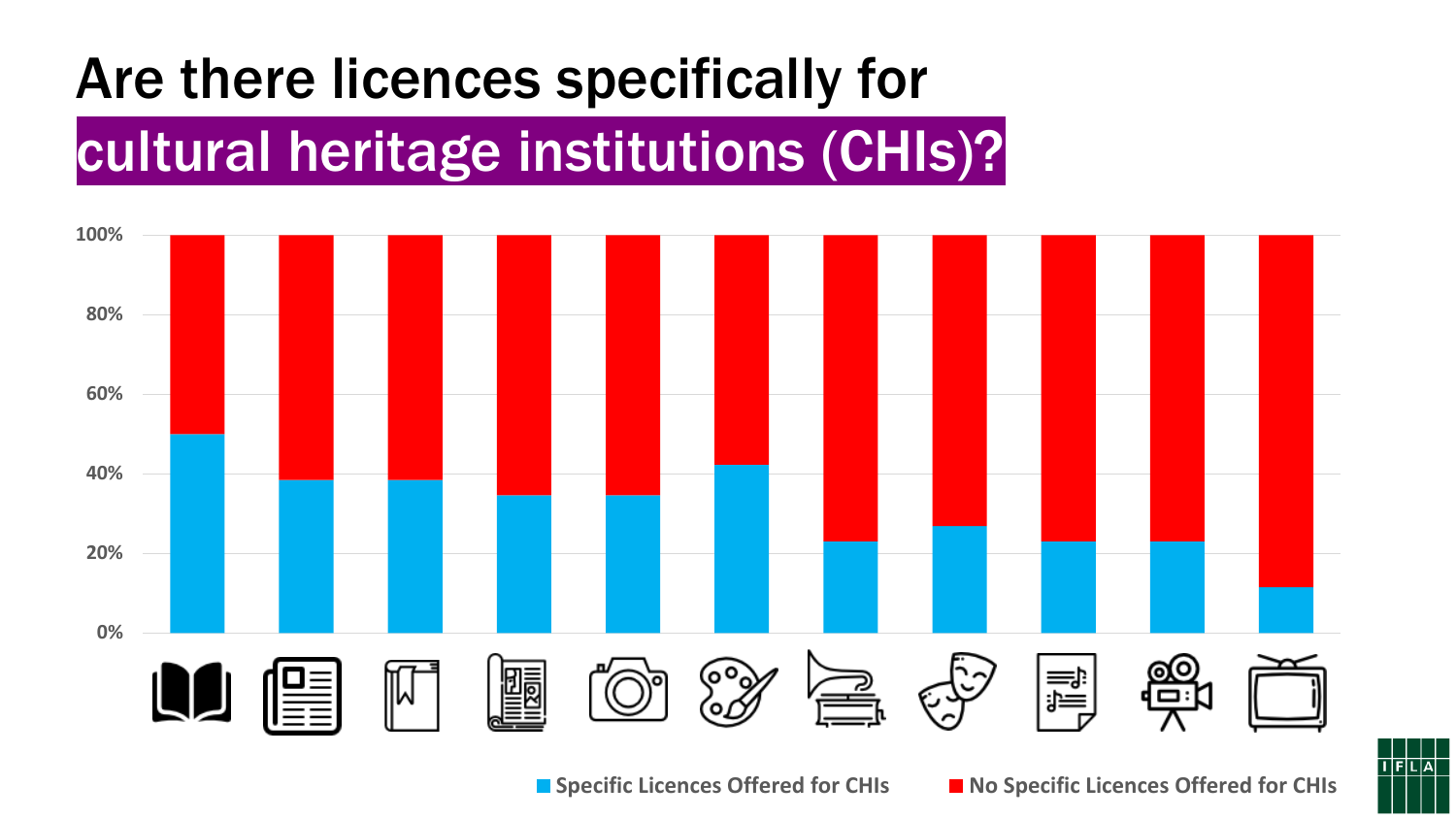#### Are there licences specifically for

#### mass-uploading to the internet?



 $I$  $F$  $L$  $A$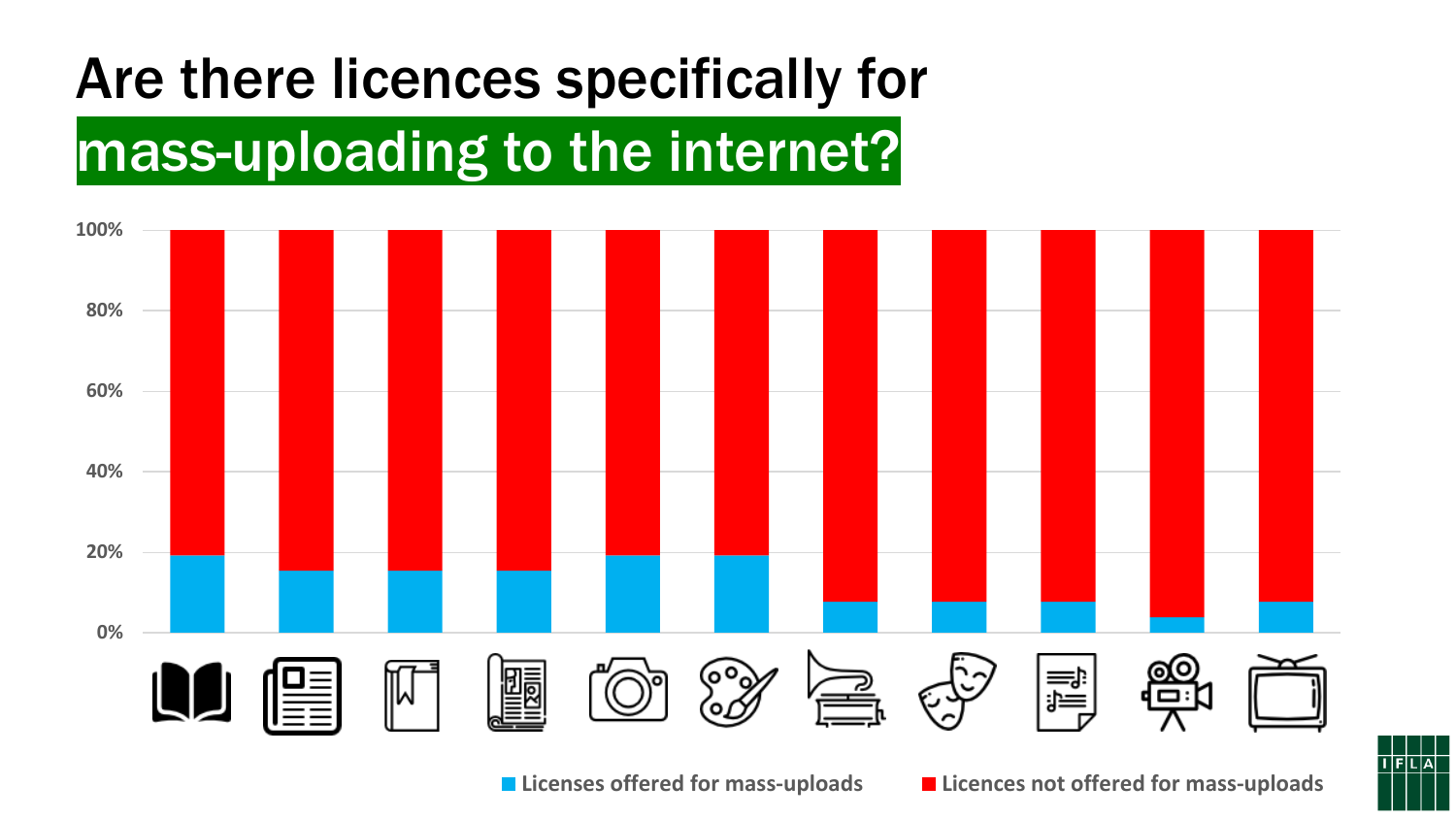#### Are there licences specifically for

#### educational uses?



 $|I|F|L|A|$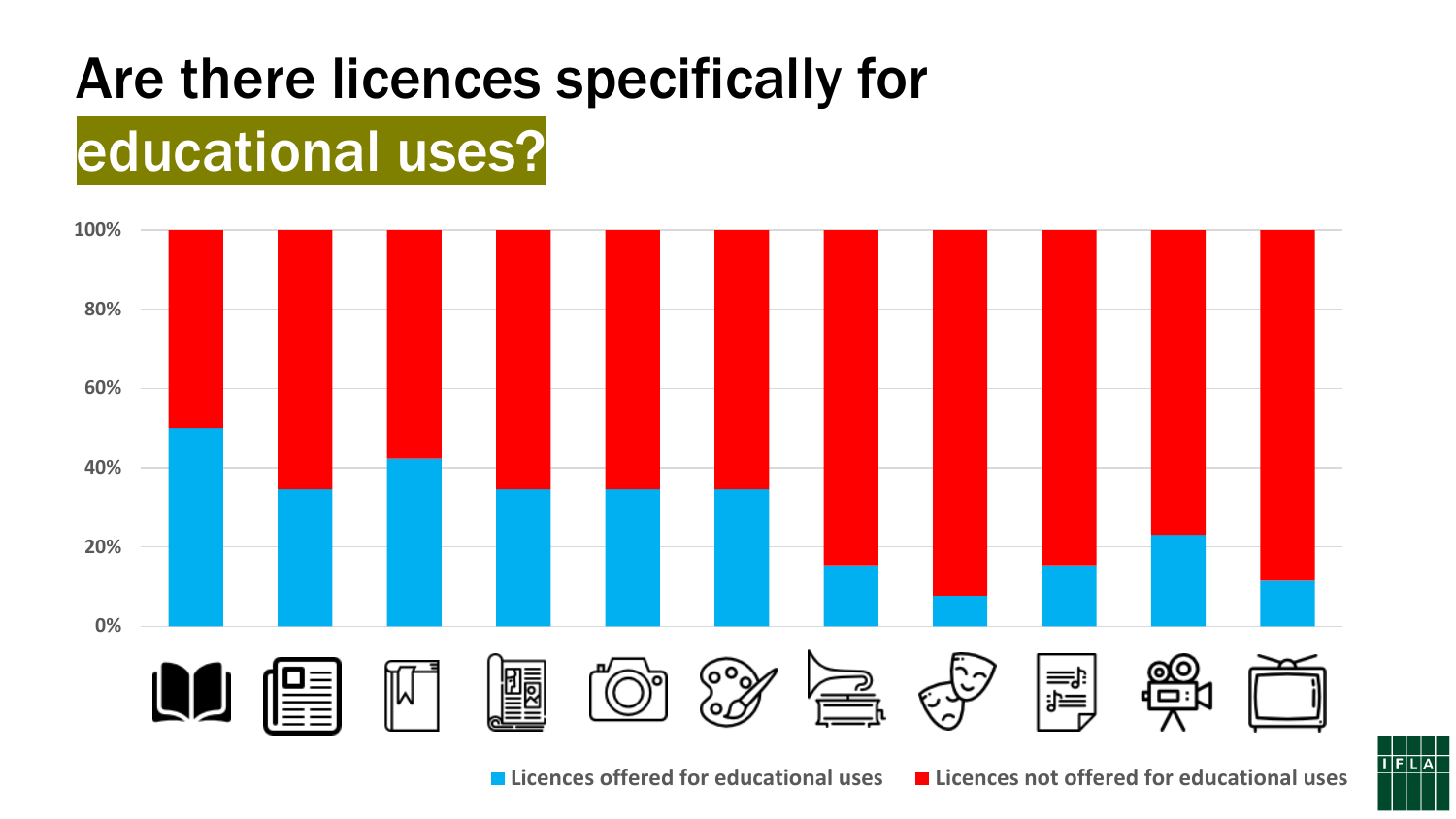## SOMMON

#### You keep using that word. I do not think it means what you think it means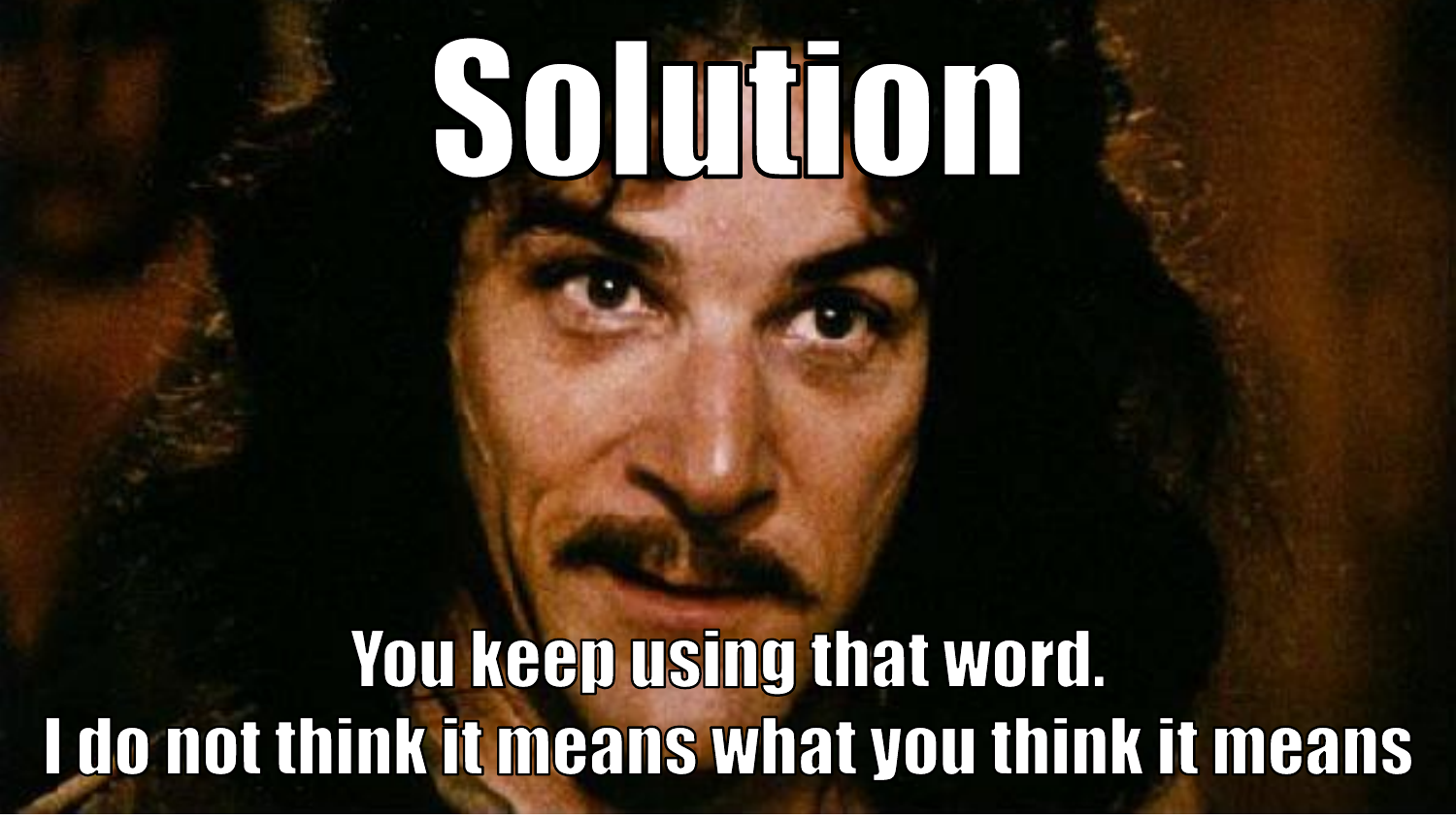#### Fall-back Exception as a Complement to Extended Collective Licensing

- $\rightarrow$  Access to cultural heritage in smaller countries/former transition states
- $\rightarrow$ Incentive to develop collective management
- $\rightarrow$  Greater chances for author rediscovery
- $\rightarrow$  Continued possibility for rightholders to opt out

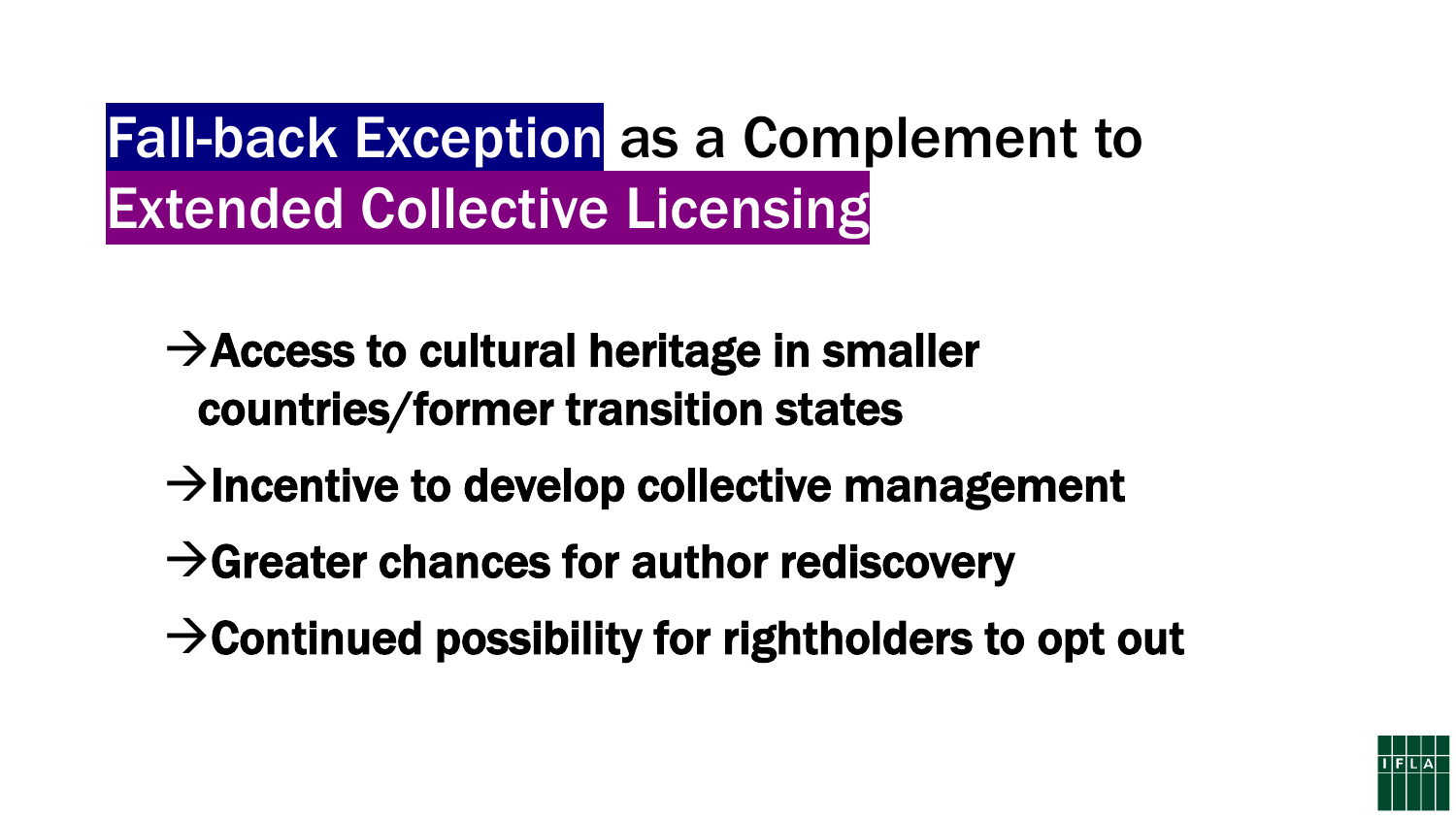